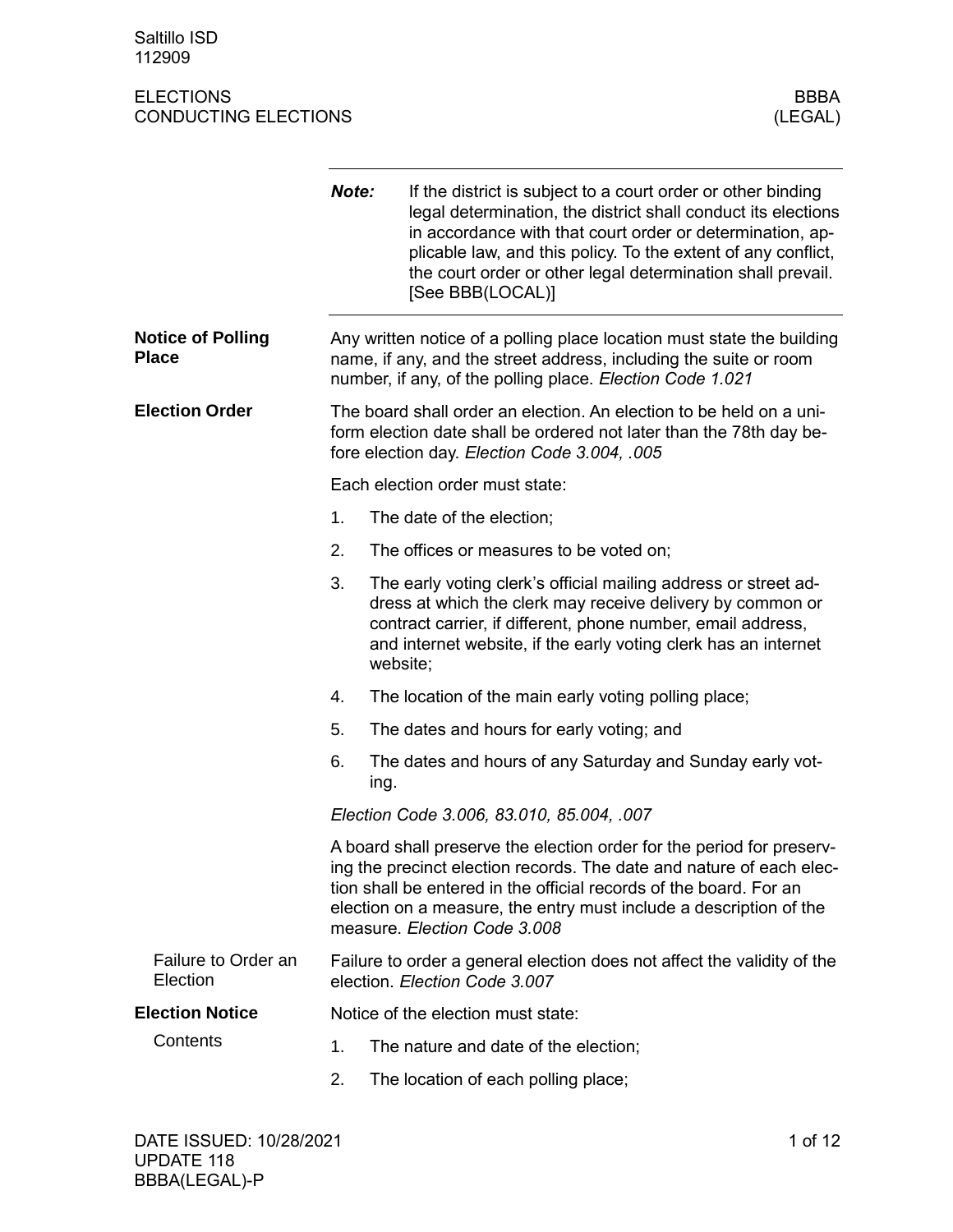|                               | 3.                                                                                                                                                                                                                                                                                                                                                                                                                                                                                                                                                                                                                                                                                                                                                                                                                                                                                                                                                                                                                                                                                               | The hours the polls will be open;                                                                                                                                                                                                                                            |  |  |  |  |  |
|-------------------------------|--------------------------------------------------------------------------------------------------------------------------------------------------------------------------------------------------------------------------------------------------------------------------------------------------------------------------------------------------------------------------------------------------------------------------------------------------------------------------------------------------------------------------------------------------------------------------------------------------------------------------------------------------------------------------------------------------------------------------------------------------------------------------------------------------------------------------------------------------------------------------------------------------------------------------------------------------------------------------------------------------------------------------------------------------------------------------------------------------|------------------------------------------------------------------------------------------------------------------------------------------------------------------------------------------------------------------------------------------------------------------------------|--|--|--|--|--|
|                               | 4.                                                                                                                                                                                                                                                                                                                                                                                                                                                                                                                                                                                                                                                                                                                                                                                                                                                                                                                                                                                                                                                                                               | The internet website of the authority conducting the election;                                                                                                                                                                                                               |  |  |  |  |  |
|                               | 5.                                                                                                                                                                                                                                                                                                                                                                                                                                                                                                                                                                                                                                                                                                                                                                                                                                                                                                                                                                                                                                                                                               | The early voting clerk's official mailing address or street ad-<br>dress at which the clerk may receive delivery by common or<br>contract carrier, if different, phone number, email address,<br>and internet website, if the early voting clerk has an internet<br>website; |  |  |  |  |  |
|                               | 6.                                                                                                                                                                                                                                                                                                                                                                                                                                                                                                                                                                                                                                                                                                                                                                                                                                                                                                                                                                                                                                                                                               | The location of the main early voting polling place; and                                                                                                                                                                                                                     |  |  |  |  |  |
|                               | 7.                                                                                                                                                                                                                                                                                                                                                                                                                                                                                                                                                                                                                                                                                                                                                                                                                                                                                                                                                                                                                                                                                               | The dates and hours for early voting, including the dates and<br>hours of any Saturday and Sunday early voting.                                                                                                                                                              |  |  |  |  |  |
|                               | Election Code 4.004(a), 83.010, 85.004, .007                                                                                                                                                                                                                                                                                                                                                                                                                                                                                                                                                                                                                                                                                                                                                                                                                                                                                                                                                                                                                                                     |                                                                                                                                                                                                                                                                              |  |  |  |  |  |
| Notice of Special<br>Election | The notice of a special election must also state each office to be<br>filled or the proposition stating each measure to be voted on. Elec-<br>tion Code $4.004(b)$                                                                                                                                                                                                                                                                                                                                                                                                                                                                                                                                                                                                                                                                                                                                                                                                                                                                                                                               |                                                                                                                                                                                                                                                                              |  |  |  |  |  |
| Publication                   | Notice of the election shall be published at least once, not earlier<br>than the 30th day or later than the tenth day before election day, in<br>a newspaper published within the district's boundaries or in a<br>newspaper of general circulation in the district if none is published<br>within the district's boundaries. The board shall retain a copy of the<br>published notice that contains the name of the newspaper and the<br>date of publication. Election Code $4.003(a)(1)$ , (c), .005(a)                                                                                                                                                                                                                                                                                                                                                                                                                                                                                                                                                                                        |                                                                                                                                                                                                                                                                              |  |  |  |  |  |
| Posting                       | In addition to the notice described above, not later than the 21st<br>day before election day, a county shall post a copy of a notice of<br>election provided to the county [see Notice to County Clerk and<br>Voter Registrar, below], which must include the location of each<br>polling place, on the county's internet website, if the county main-<br>tains a website. A district may post a copy of the notice on the bul-<br>letin board used for posting notices of the meetings of the board. If<br>a county does not maintain a website, the district shall post a copy<br>of the notice of the election on the bulletin board used for posting<br>notice of meetings of the board. The notice must remain posted<br>continuously through election day. The person posting the notice<br>shall make a record at the time of posting stating the date and<br>place of posting. The person shall sign the record and deliver it to<br>the board after the last posting is made. Election Code 4.003(b),<br>.005(b)<br>A district that maintains a website must post the notice described |                                                                                                                                                                                                                                                                              |  |  |  |  |  |
|                               | above on the internet website of the district. Election Code                                                                                                                                                                                                                                                                                                                                                                                                                                                                                                                                                                                                                                                                                                                                                                                                                                                                                                                                                                                                                                     |                                                                                                                                                                                                                                                                              |  |  |  |  |  |

*85.007(d)*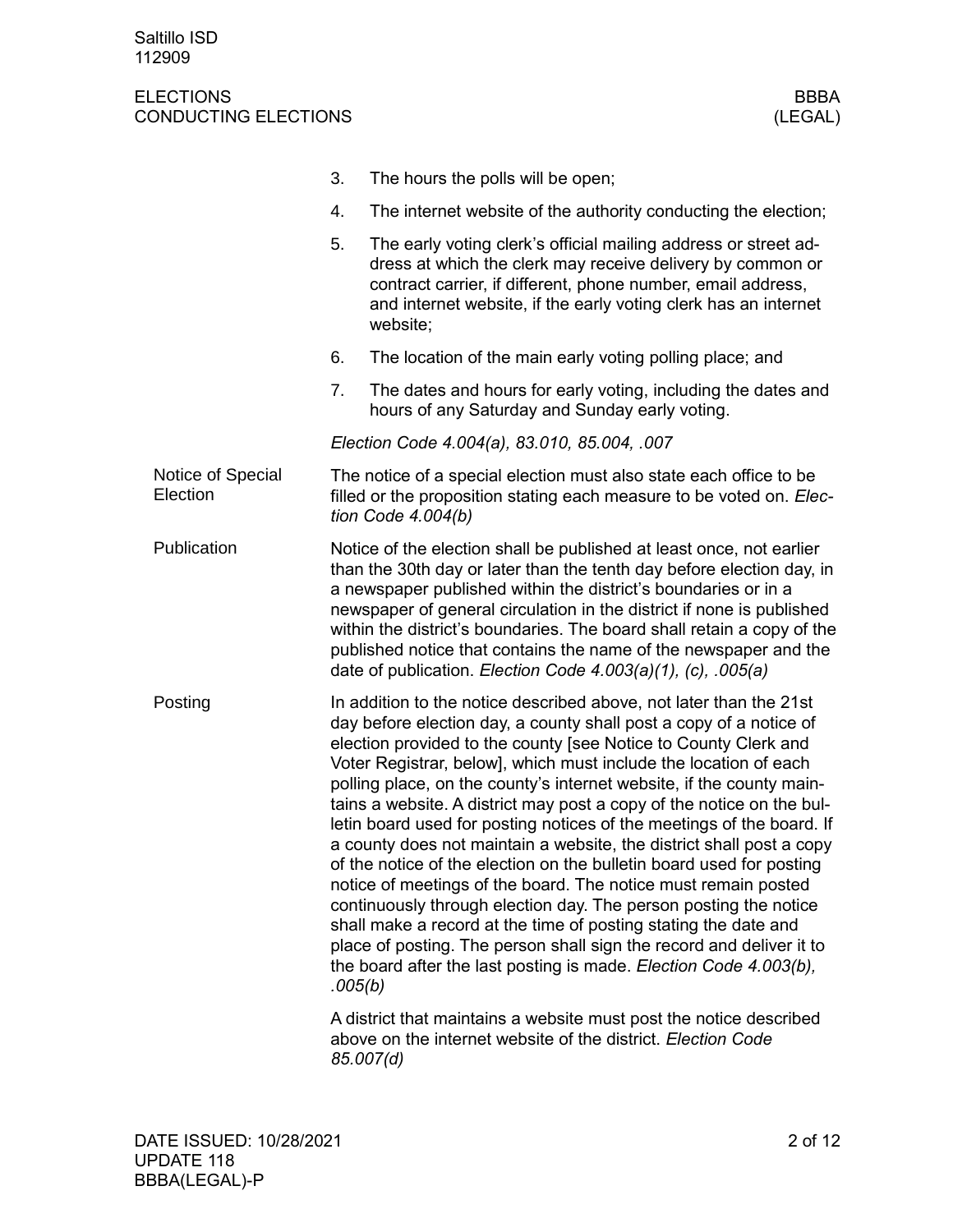|                                                         | Note:  | For additional website posting requirements regarding<br>the date and location of the next election, see CQA.                                                                                                                                                                                                                                                                                                                                                                                                   |  |  |  |  |  |
|---------------------------------------------------------|--------|-----------------------------------------------------------------------------------------------------------------------------------------------------------------------------------------------------------------------------------------------------------------------------------------------------------------------------------------------------------------------------------------------------------------------------------------------------------------------------------------------------------------|--|--|--|--|--|
| Notice to County<br><b>Clerk and Voter</b><br>Registrar | above] | The board shall deliver notice of the election, including the location<br>of each polling place, to the county clerk and voter registrar of each<br>county in which the district is located not later than the 60th day<br>before election day. The county clerk shall post notice of the elec-<br>tion, including the location of each polling place, on the county's in-<br>ternet website, if the county maintains a website, as provided by<br>Election Code 4.003(b). Election Code 4.008(a) [See Posting, |  |  |  |  |  |
| Notice to Election<br>Judge                             |        | Not later than the 15th day before election day or the seventh day<br>after the date the election is ordered, whichever is later, the board<br>shall deliver to the presiding judge of each election precinct in<br>which the election is to be held in the district a written notice of:                                                                                                                                                                                                                       |  |  |  |  |  |
|                                                         | 1.     | The nature and date of the election;                                                                                                                                                                                                                                                                                                                                                                                                                                                                            |  |  |  |  |  |
|                                                         | 2.     | The location of the polling place for the precinct served by the<br>judge;                                                                                                                                                                                                                                                                                                                                                                                                                                      |  |  |  |  |  |
|                                                         | 3.     | The hours that the polls will be open;                                                                                                                                                                                                                                                                                                                                                                                                                                                                          |  |  |  |  |  |
|                                                         | 4.     | The judge's duty to hold the election in the precinct specified<br>by the notice; and                                                                                                                                                                                                                                                                                                                                                                                                                           |  |  |  |  |  |
|                                                         | 5.     | The maximum number of clerks that the judge may appoint<br>for the election.                                                                                                                                                                                                                                                                                                                                                                                                                                    |  |  |  |  |  |
|                                                         |        | Election Code 4.007                                                                                                                                                                                                                                                                                                                                                                                                                                                                                             |  |  |  |  |  |
| <b>Failure to Give</b><br>Notice of Election            |        | Failure to give notice of a general election does not affect the valid-<br>ity of the election. Election Code 4.006                                                                                                                                                                                                                                                                                                                                                                                             |  |  |  |  |  |
| <b>Internet Posting</b>                                 |        | Not later than the 21st day before election day, a district that holds<br>an election and maintains an internet website shall post on the<br>public internet website for the district:                                                                                                                                                                                                                                                                                                                          |  |  |  |  |  |
|                                                         | 1.     | The date of the next election;                                                                                                                                                                                                                                                                                                                                                                                                                                                                                  |  |  |  |  |  |
|                                                         | 2.     | The location of each polling place;                                                                                                                                                                                                                                                                                                                                                                                                                                                                             |  |  |  |  |  |
|                                                         | 3.     | Each candidate for an elected office on the ballot; and                                                                                                                                                                                                                                                                                                                                                                                                                                                         |  |  |  |  |  |
|                                                         | 4.     | Each measure on the ballot.                                                                                                                                                                                                                                                                                                                                                                                                                                                                                     |  |  |  |  |  |
|                                                         |        | Election Code 4.009(b)                                                                                                                                                                                                                                                                                                                                                                                                                                                                                          |  |  |  |  |  |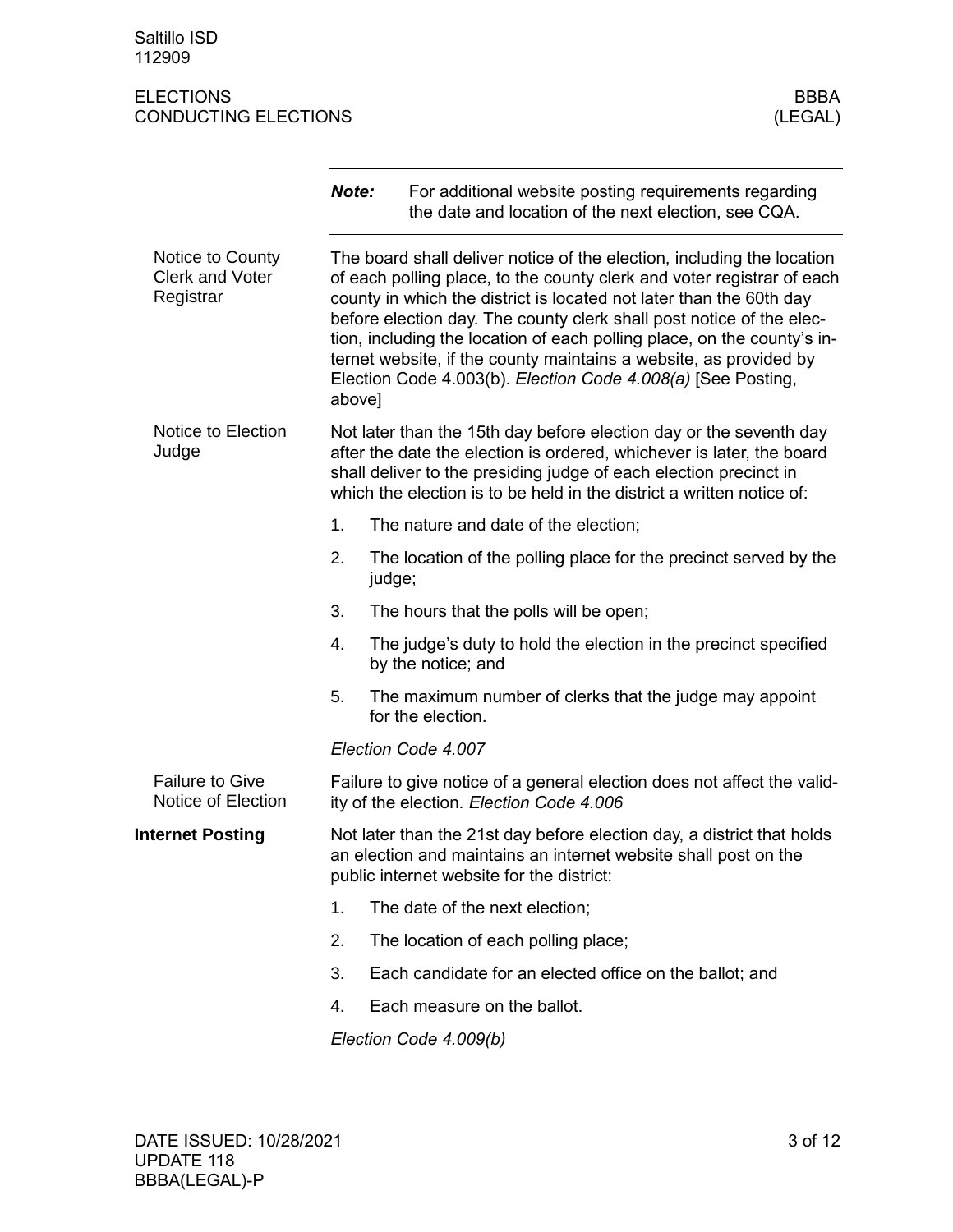| <b>Filing Information</b> |                                                                                                                                                                      | A district shall post notice of the dates of the filing period in a public                                                                                                                                                                                                                                                                                                                                                                  |  |  |  |  |
|---------------------------|----------------------------------------------------------------------------------------------------------------------------------------------------------------------|---------------------------------------------------------------------------------------------------------------------------------------------------------------------------------------------------------------------------------------------------------------------------------------------------------------------------------------------------------------------------------------------------------------------------------------------|--|--|--|--|
| Notice to<br>Candidates   |                                                                                                                                                                      | place in a building in which the district has an office not later than<br>the 30th day before the first day on which a candidate may file an<br>application for a place on the ballot. A district shall designate an<br>email address in the notice for the purpose of filing an application<br>for a place on the ballot under Election Code 143.004, below.<br>Election Code 141.040                                                      |  |  |  |  |
|                           | Note:                                                                                                                                                                | For additional website posting requirements regarding<br>the requirements and deadline for filing for candidacy of<br>board member, see CQA.                                                                                                                                                                                                                                                                                                |  |  |  |  |
| Application               |                                                                                                                                                                      | To be entitled to a place on the ballot, a candidate must make an<br>application for a place on the ballot. An application, other than an<br>application required to be accompanied by fee, may be filed<br>through email transmission of the completed application in a<br>scanned format to the email address designated by the filing au-<br>thority in the notice required under Election Code 141.040, above.<br>Election Code 143.004 |  |  |  |  |
|                           |                                                                                                                                                                      | A candidate application for a place on the ballot must:                                                                                                                                                                                                                                                                                                                                                                                     |  |  |  |  |
|                           | 1.                                                                                                                                                                   | Be in writing;                                                                                                                                                                                                                                                                                                                                                                                                                              |  |  |  |  |
|                           | 2.                                                                                                                                                                   | Be signed and sworn to before a person authorized to admin-<br>ister an oath in this state by the candidate and indicate the<br>date that the candidate swears to the application;                                                                                                                                                                                                                                                          |  |  |  |  |
|                           | 3.                                                                                                                                                                   | Be timely filed with the appropriate authority; and                                                                                                                                                                                                                                                                                                                                                                                         |  |  |  |  |
|                           | 4.                                                                                                                                                                   | Include all statutorily required information.                                                                                                                                                                                                                                                                                                                                                                                               |  |  |  |  |
|                           |                                                                                                                                                                      | Election Code 141.031, .039                                                                                                                                                                                                                                                                                                                                                                                                                 |  |  |  |  |
| Deadline                  |                                                                                                                                                                      | An application for a place on the ballot may not be filed earlier than<br>the 30th day before the date of the filing deadline.                                                                                                                                                                                                                                                                                                              |  |  |  |  |
|                           | An application must be filed not later than 5:00 p.m. of the 78th day<br>before the date of the election for an election to be held on a uni-<br>form election date. |                                                                                                                                                                                                                                                                                                                                                                                                                                             |  |  |  |  |
|                           |                                                                                                                                                                      | Education Code 11.055(a); Election Code 144.005(a), (d)                                                                                                                                                                                                                                                                                                                                                                                     |  |  |  |  |
| Death of<br>Candidate     |                                                                                                                                                                      | If a candidate dies on or before the deadline for filing an application<br>for a place on the ballot:                                                                                                                                                                                                                                                                                                                                       |  |  |  |  |
|                           | 1.                                                                                                                                                                   | The authority responsible for preparing the ballots may<br>choose to omit the candidate from the ballot; and                                                                                                                                                                                                                                                                                                                                |  |  |  |  |
|                           | 2.                                                                                                                                                                   | If the authority omits the candidate's name under item 1, the<br>filing deadline for an application for a place on the ballot for                                                                                                                                                                                                                                                                                                           |  |  |  |  |
| DATE ISSUED: 10/28/2021   |                                                                                                                                                                      | 4 of 12                                                                                                                                                                                                                                                                                                                                                                                                                                     |  |  |  |  |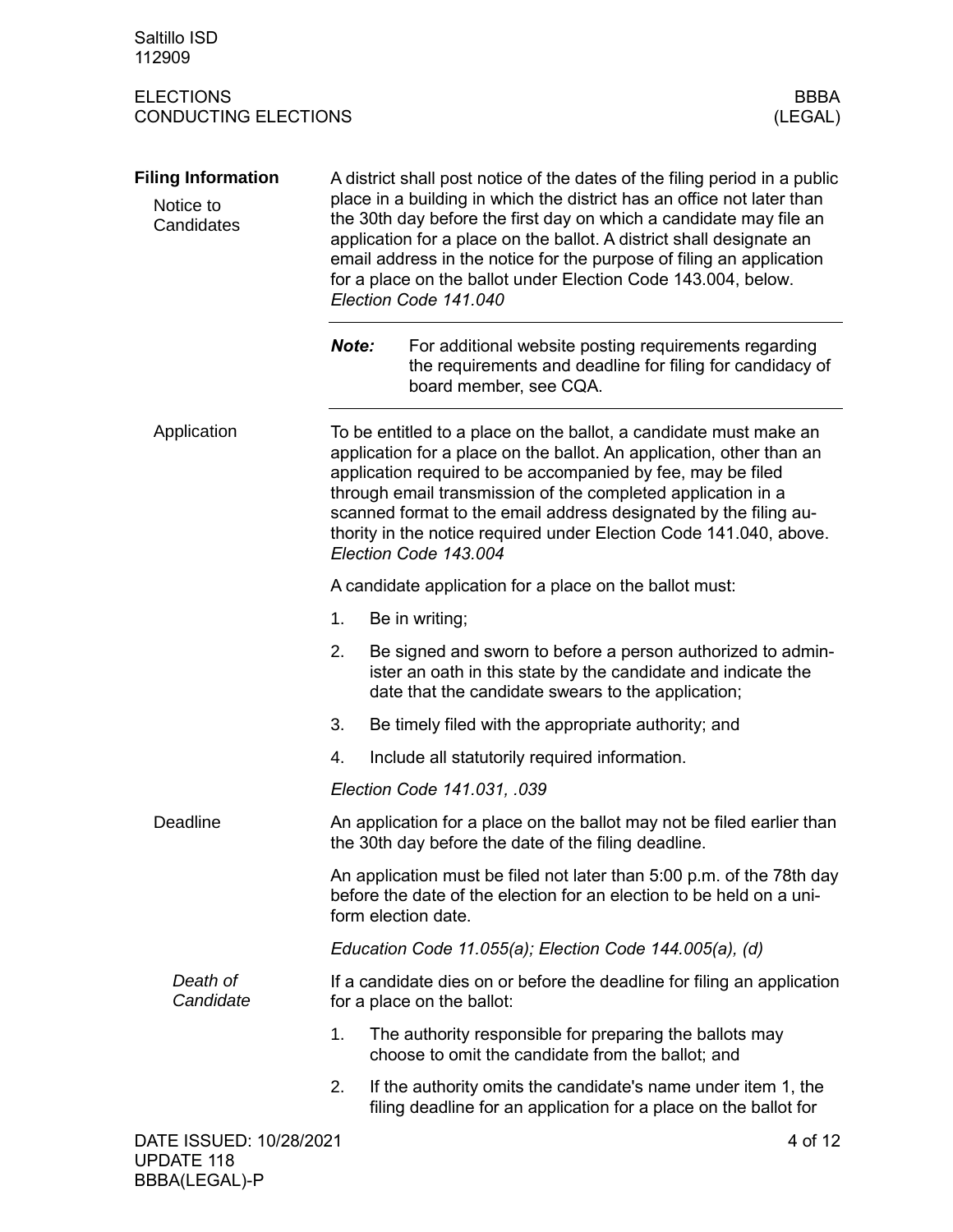Saltillo ISD 112909

|                                                            |                                                                                                                                                                                                                                                                                                              | the office sought by the candidate is extended until the fifth<br>day after the filing deadline.                                                                                                                                                                                                                                                                                                                                                                                                                                                  |  |  |
|------------------------------------------------------------|--------------------------------------------------------------------------------------------------------------------------------------------------------------------------------------------------------------------------------------------------------------------------------------------------------------|---------------------------------------------------------------------------------------------------------------------------------------------------------------------------------------------------------------------------------------------------------------------------------------------------------------------------------------------------------------------------------------------------------------------------------------------------------------------------------------------------------------------------------------------------|--|--|
|                                                            |                                                                                                                                                                                                                                                                                                              | Election Code 145.098(b)                                                                                                                                                                                                                                                                                                                                                                                                                                                                                                                          |  |  |
| <b>Write-in Candidate</b>                                  | A declaration of write-in candidacy must be filed not later than 5:00<br>p.m. of the 74th day before election day for an election to be held<br>on a uniform election date. Education Code 11.056(b); Election<br>Code 146.054                                                                               |                                                                                                                                                                                                                                                                                                                                                                                                                                                                                                                                                   |  |  |
| <b>Special Election</b>                                    |                                                                                                                                                                                                                                                                                                              | An application for a place on a special election ballot may not be<br>filed before the election is ordered.                                                                                                                                                                                                                                                                                                                                                                                                                                       |  |  |
|                                                            |                                                                                                                                                                                                                                                                                                              | An application must be filed not later than:                                                                                                                                                                                                                                                                                                                                                                                                                                                                                                      |  |  |
|                                                            | 1.                                                                                                                                                                                                                                                                                                           | 5:00 p.m. of the 62nd day before election day if election day is<br>on or after the 70th day after the election is ordered; or                                                                                                                                                                                                                                                                                                                                                                                                                    |  |  |
|                                                            | 2.                                                                                                                                                                                                                                                                                                           | 5:00 p.m. of the 40th day before election day if election day is<br>on or after the 46th day and before the 70th day after the date<br>the election is ordered.                                                                                                                                                                                                                                                                                                                                                                                   |  |  |
| Exception                                                  | For a special election to be held on the date of the general election<br>for state and county officers (the first Tuesday after the first Mon-<br>day in November in even-numbered years under Election Code<br>41.002), the day of the filing deadline is 6:00 p.m. of the 75th day<br>before election day. |                                                                                                                                                                                                                                                                                                                                                                                                                                                                                                                                                   |  |  |
| Write-in<br>Candidate                                      | A declaration of write-in candidacy for a special election must be<br>filed not later than the filing deadline.                                                                                                                                                                                              |                                                                                                                                                                                                                                                                                                                                                                                                                                                                                                                                                   |  |  |
|                                                            |                                                                                                                                                                                                                                                                                                              | Election Code 201.054                                                                                                                                                                                                                                                                                                                                                                                                                                                                                                                             |  |  |
| Delivery or<br><b>Submission of</b><br><b>Documents</b>    |                                                                                                                                                                                                                                                                                                              | When the Election Code provides for the delivery, submission, or<br>filing of an application, notice, report, or other document or paper<br>with an authority having administrative responsibility under that<br>code, a delivery, submission, or filing with an employee of the dis-<br>trict at the district's usual place for conducting official business con-<br>stitutes filing with the district. The district may accept the document<br>or paper at a place other than the district's usual place for conduct-<br>ing official business. |  |  |
|                                                            |                                                                                                                                                                                                                                                                                                              | A delivery, submission, or filing of a document or paper under the<br>Election Code may be made by personal delivery, mail, telephonic<br>facsimile machine, email, or any other method of transmission.                                                                                                                                                                                                                                                                                                                                          |  |  |
|                                                            |                                                                                                                                                                                                                                                                                                              | Election Code 1.007                                                                                                                                                                                                                                                                                                                                                                                                                                                                                                                               |  |  |
| <b>Election of</b><br><b>Unopposed</b><br><b>Candidate</b> | 2.053(a)                                                                                                                                                                                                                                                                                                     | The board may declare each unopposed candidate elected to of-<br>fice in accordance with the provisions below. Election Code                                                                                                                                                                                                                                                                                                                                                                                                                      |  |  |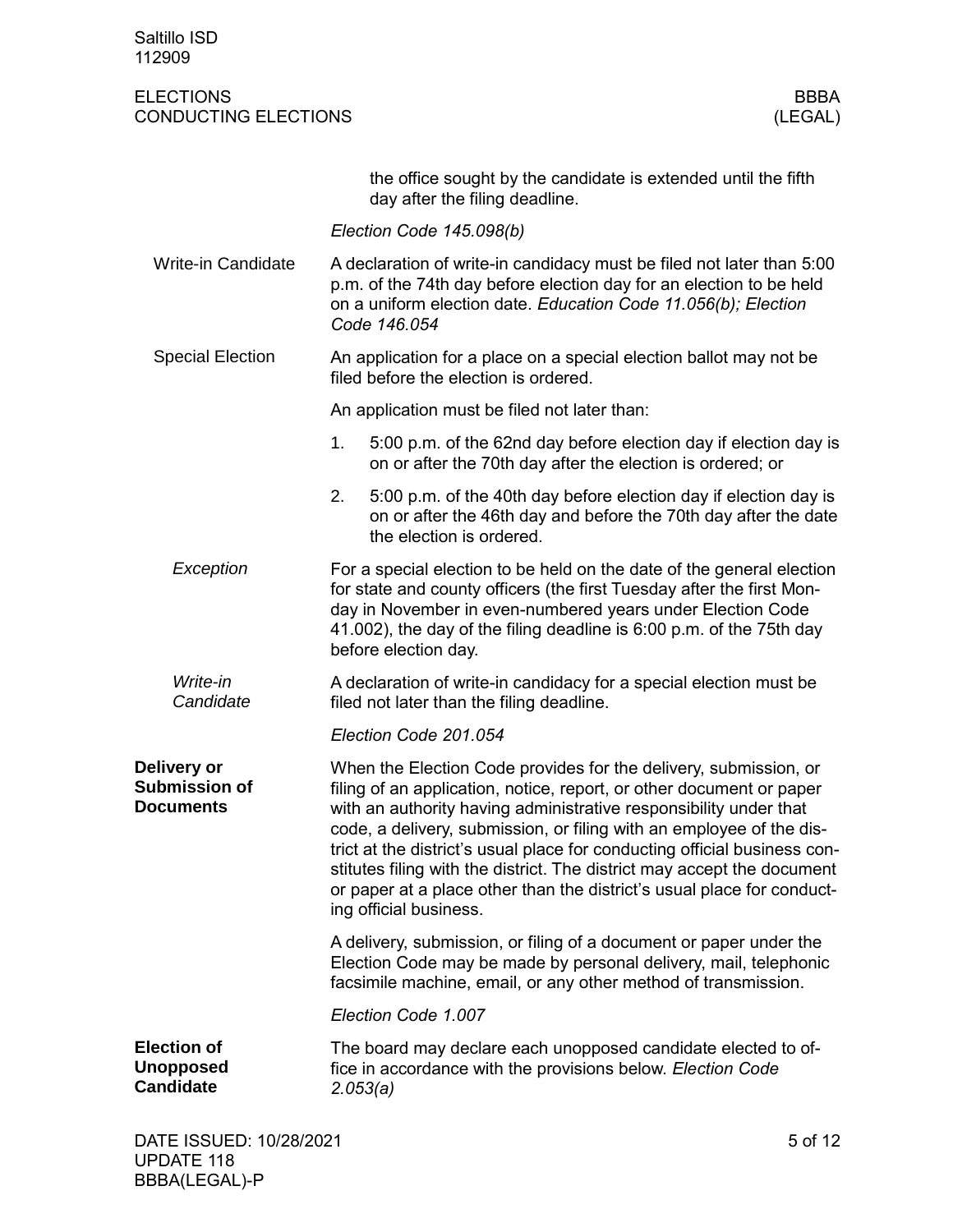| Saltillo ISD<br>112909                          |                                                                                                                                                                                                                                                                                                                                                                                                                                                             |                        |  |  |  |
|-------------------------------------------------|-------------------------------------------------------------------------------------------------------------------------------------------------------------------------------------------------------------------------------------------------------------------------------------------------------------------------------------------------------------------------------------------------------------------------------------------------------------|------------------------|--|--|--|
| <b>ELECTIONS</b><br><b>CONDUCTING ELECTIONS</b> |                                                                                                                                                                                                                                                                                                                                                                                                                                                             | <b>BBBA</b><br>(LEGAL) |  |  |  |
|                                                 | A special election is considered to be a separate election with a<br>separate ballot from a general election for board members or an-<br>other special election held at the same time. Election Code<br>2.051(a)                                                                                                                                                                                                                                            |                        |  |  |  |
| Single-Member<br><b>Districts</b>               | If any members of a board are elected from single-member dis-<br>tricts, Election Code Chapter 2, Subchapter C (election of unop-<br>posed candidate) applies to the election in a particular single-mem-<br>ber district if each candidate for an office that is to appear on the<br>ballot in that single-member district is unopposed and no opposed<br>at-large race is to appear on the ballot. Election Code 2.051(b)                                 |                        |  |  |  |
| Procedure for<br><b>Canceling Election</b>      | The authority responsible for having the official ballot prepared<br>shall certify in writing that a candidate is unopposed for election to<br>an office if, were the election held, only the votes cast for that can-<br>didate in the election for that office may be counted. The certifica-<br>tion shall be delivered to the board as soon as possible after the fil-<br>ing deadlines for placement on the ballot and list of write-in<br>candidates. |                        |  |  |  |
|                                                 | A certification may be made following the filing of a withdrawal re-<br>quest by a candidate after the deadline prescribed by Election<br>Code 145.092 if:                                                                                                                                                                                                                                                                                                  |                        |  |  |  |
|                                                 | 1.<br>The withdrawal request is valid except for the untimely filing;                                                                                                                                                                                                                                                                                                                                                                                       |                        |  |  |  |
|                                                 | 2.<br>Ballots have not been prepared; and                                                                                                                                                                                                                                                                                                                                                                                                                   |                        |  |  |  |
|                                                 | 3.<br>The other conditions for certification are met.                                                                                                                                                                                                                                                                                                                                                                                                       |                        |  |  |  |
|                                                 | A certification under these circumstances shall be delivered to the<br>board as soon as possible.                                                                                                                                                                                                                                                                                                                                                           |                        |  |  |  |
|                                                 | Election Code 2.052                                                                                                                                                                                                                                                                                                                                                                                                                                         |                        |  |  |  |
|                                                 | On receipt of the certification, the board by order may declare each<br>unopposed candidate elected to office. If a declaration is made, no<br>election is held.                                                                                                                                                                                                                                                                                            |                        |  |  |  |
|                                                 | If no election is to be held by the district on election day, a copy of<br>the order shall be posted on election day at each polling place<br>used or that would have been used in the election.                                                                                                                                                                                                                                                            |                        |  |  |  |
|                                                 | The ballots used at a separate election held at the same time as an<br>election that would have been held if the candidates were not de-<br>clared elected shall include the offices and names of the candi-<br>dates declared elected listed separately after the measures or con-<br>tested races in the separate election under the heading<br>"Unopposed Candidates Declared Elected." The candidates shall                                             |                        |  |  |  |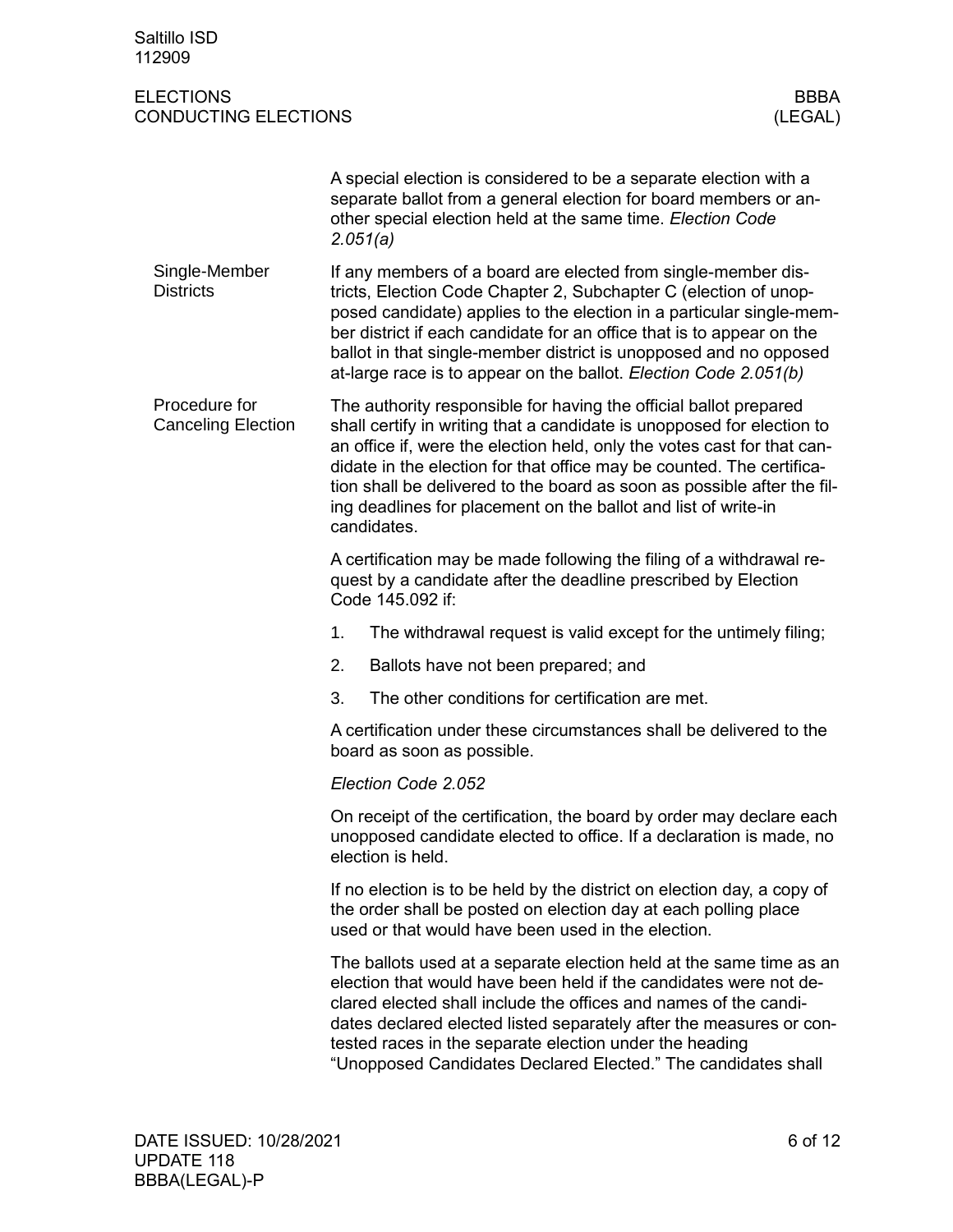|                                             | be grouped in the same relative order prescribed for the ballot gen-<br>erally. No votes are cast in connection with the unopposed candi-<br>dates. |                     |                                                                                                                                                                                                                                                                                                                                                                                                                                                                                                                                                       |  |  |  |
|---------------------------------------------|-----------------------------------------------------------------------------------------------------------------------------------------------------|---------------------|-------------------------------------------------------------------------------------------------------------------------------------------------------------------------------------------------------------------------------------------------------------------------------------------------------------------------------------------------------------------------------------------------------------------------------------------------------------------------------------------------------------------------------------------------------|--|--|--|
|                                             |                                                                                                                                                     | Election Code 2.053 |                                                                                                                                                                                                                                                                                                                                                                                                                                                                                                                                                       |  |  |  |
|                                             |                                                                                                                                                     |                     | [See BBBB regarding issuance of a certificate of election to an un-<br>opposed candidate declared elected and qualification for office.]                                                                                                                                                                                                                                                                                                                                                                                                              |  |  |  |
| <b>Ballot</b>                               | The ballot shall be prepared in accordance with Election Code<br>Chapter 52.                                                                        |                     |                                                                                                                                                                                                                                                                                                                                                                                                                                                                                                                                                       |  |  |  |
| Drawing                                     |                                                                                                                                                     |                     | The district shall conduct a drawing to determine the order of the<br>candidates' names in an election at which the names of more than<br>one candidate for the same office are to appear on the ballot. The<br>district shall post in the district's office a notice of the date, hour,<br>and place of the drawing. The notice must remain posted continu-<br>ously for 72 hours immediately preceding the scheduled time of the<br>drawing. The district shall provide notice of the date, hour, and<br>place of the drawing to each candidate by: |  |  |  |
|                                             | 1.                                                                                                                                                  |                     | Written notice:                                                                                                                                                                                                                                                                                                                                                                                                                                                                                                                                       |  |  |  |
|                                             |                                                                                                                                                     | a.                  | Mailed to the address stated on the candidate's applica-<br>tion for a place on the ballot, not later than the fourth day<br>before the date of the drawing; or                                                                                                                                                                                                                                                                                                                                                                                       |  |  |  |
|                                             |                                                                                                                                                     | b.                  | Provided at the time the candidate files an application<br>with the district;                                                                                                                                                                                                                                                                                                                                                                                                                                                                         |  |  |  |
|                                             | 2.                                                                                                                                                  |                     | Telephone, if a telephone number is provided on the candi-<br>date's application for a place on the ballot; or                                                                                                                                                                                                                                                                                                                                                                                                                                        |  |  |  |
|                                             | 3.                                                                                                                                                  |                     | Email, if an email address is provided on the candidate's ap-<br>plication for a place on the ballot.                                                                                                                                                                                                                                                                                                                                                                                                                                                 |  |  |  |
|                                             | Each candidate affected by a drawing is entitled to be present or<br>have a representative present at the drawing.                                  |                     |                                                                                                                                                                                                                                                                                                                                                                                                                                                                                                                                                       |  |  |  |
|                                             | Election Code 52.093-.094 [See BBBB regarding ballot order in a<br>runoff election or election to resolve a tie.]                                   |                     |                                                                                                                                                                                                                                                                                                                                                                                                                                                                                                                                                       |  |  |  |
|                                             |                                                                                                                                                     | 11.058(g)           | Ballots for an election by position must clearly show the position for<br>which each person is a candidate. A board shall arrange by lot the<br>names of the candidates for each position. Education Code                                                                                                                                                                                                                                                                                                                                             |  |  |  |
| <b>Election Services</b><br><b>Contract</b> |                                                                                                                                                     |                     | The county election officer, as defined by Election Code 31.091(1),<br>may contract with the board of a district situated wholly or partly in<br>the county served by the officer to perform election services, as<br>provided by Election Code Chapter 31, Subchapter D, in any one<br>or more elections ordered by the board.                                                                                                                                                                                                                       |  |  |  |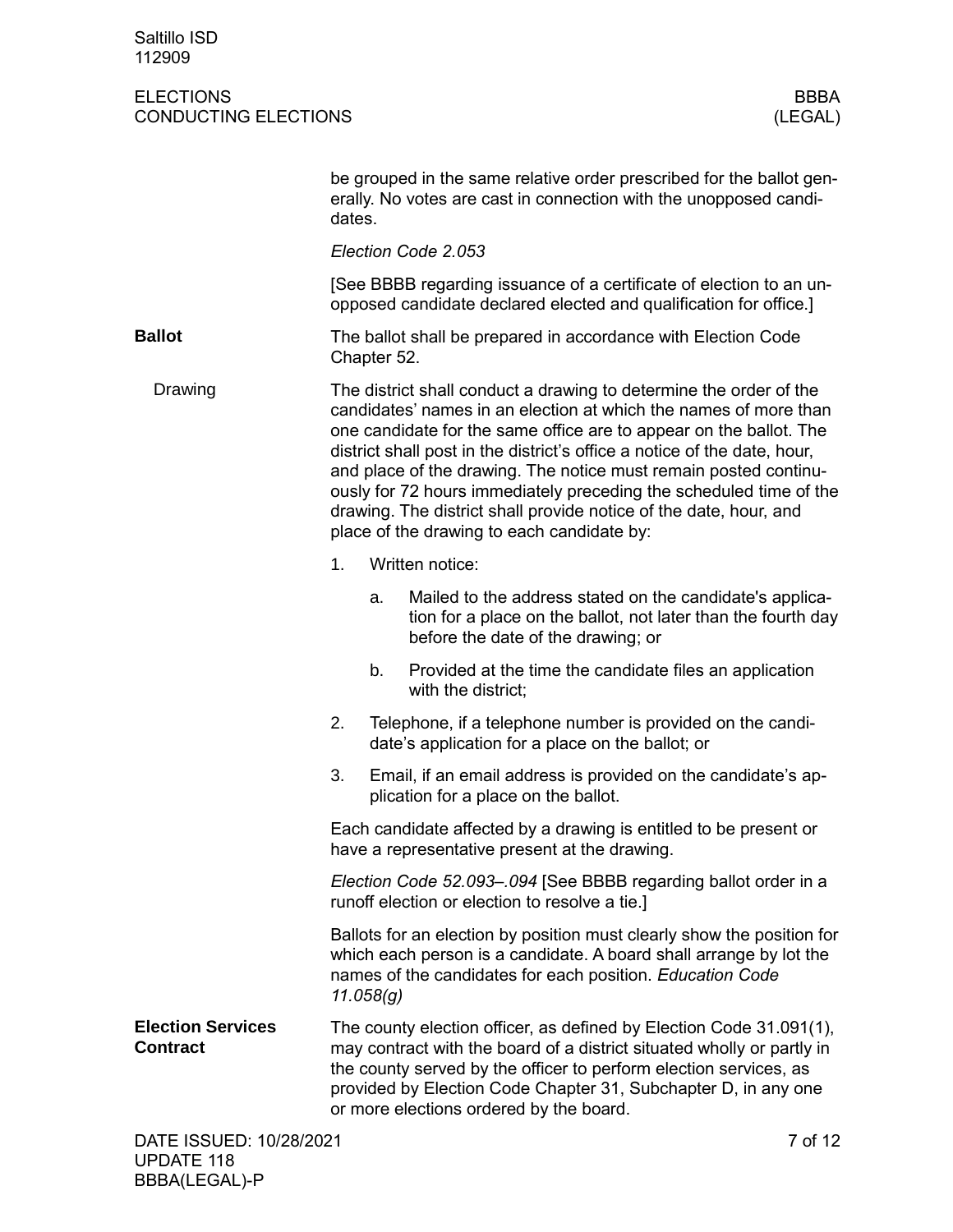|                                             | If requested to do so by a district, the county elections administra-<br>tor, as defined under Election Code Chapter 31, Subchapter B,<br>shall enter into a contract to furnish the election services requested<br>in accordance with a cost schedule agreed on by the contracting<br>parties. A county elections administrator is not required to enter<br>into a contract to furnish elections services for an election held on<br>the first Saturday in May in an even-numbered year. |
|---------------------------------------------|-------------------------------------------------------------------------------------------------------------------------------------------------------------------------------------------------------------------------------------------------------------------------------------------------------------------------------------------------------------------------------------------------------------------------------------------------------------------------------------------|
|                                             | Election Code 31.092, .093, 41.001(d)                                                                                                                                                                                                                                                                                                                                                                                                                                                     |
| <b>Election Judges and</b><br><b>Clerks</b> | By written order, a board shall appoint a presiding election judge<br>and an alternate presiding judge for each election precinct in which<br>an election is held. A board shall prescribe the maximum number of<br>clerks that each presiding judge may appoint for each election. The<br>judges and clerks shall be selected and serve in accordance with<br>Election Code Chapter 32. Election Code 32.001(a), .008, .033                                                              |
| <b>Polling Places</b>                       | A board shall designate polling places for election day and early<br>voting. Each polling place shall be accessible to and usable by the<br>elderly and persons with physical disabilities. Election Code<br>43.004, .034, Ch. 85 (early voting by personal appearance)                                                                                                                                                                                                                   |
|                                             | In an election held on the November uniform election date, a dis-<br>trict shall use the regular county election precincts. The district<br>shall designate as the polling places for the election the regular<br>county polling places in the county election precincts that contain<br>territory from the district. Election Code 42.002(a)(5), .0621,<br>43.004(b)                                                                                                                     |
| Electioneering                              | A person commits an offense if, during the voting period and within<br>100 feet of an outside door through which a voter may enter the<br>building in which a polling place is located, the person loiters or<br>electioneers for or against any candidate, measure, or political<br>party.                                                                                                                                                                                               |
|                                             | A district that owns or controls a public building being used as a<br>polling place or early voting polling place may not, at any time dur-<br>ing the voting period or early voting period, as applicable, prohibit<br>electioneering on the building's premises outside of the area de-<br>scribed above, but may enact reasonable regulations concerning<br>the time, place, and manner of electioneering.                                                                             |
| <b>Definitions</b>                          | "Electioneering" includes the posting, use, or distribution of political<br>signs or literature. The term does not include the distribution of a<br>notice of a party convention authorized under Election Code<br>172.1114.                                                                                                                                                                                                                                                              |
|                                             | "Voting period" means the period beginning when the polls open for<br>voting and ending when the polls close or the last voter has voted,<br>whichever is later.                                                                                                                                                                                                                                                                                                                          |
| DATE ISSUED: 10/28/2021                     | 8 of 12                                                                                                                                                                                                                                                                                                                                                                                                                                                                                   |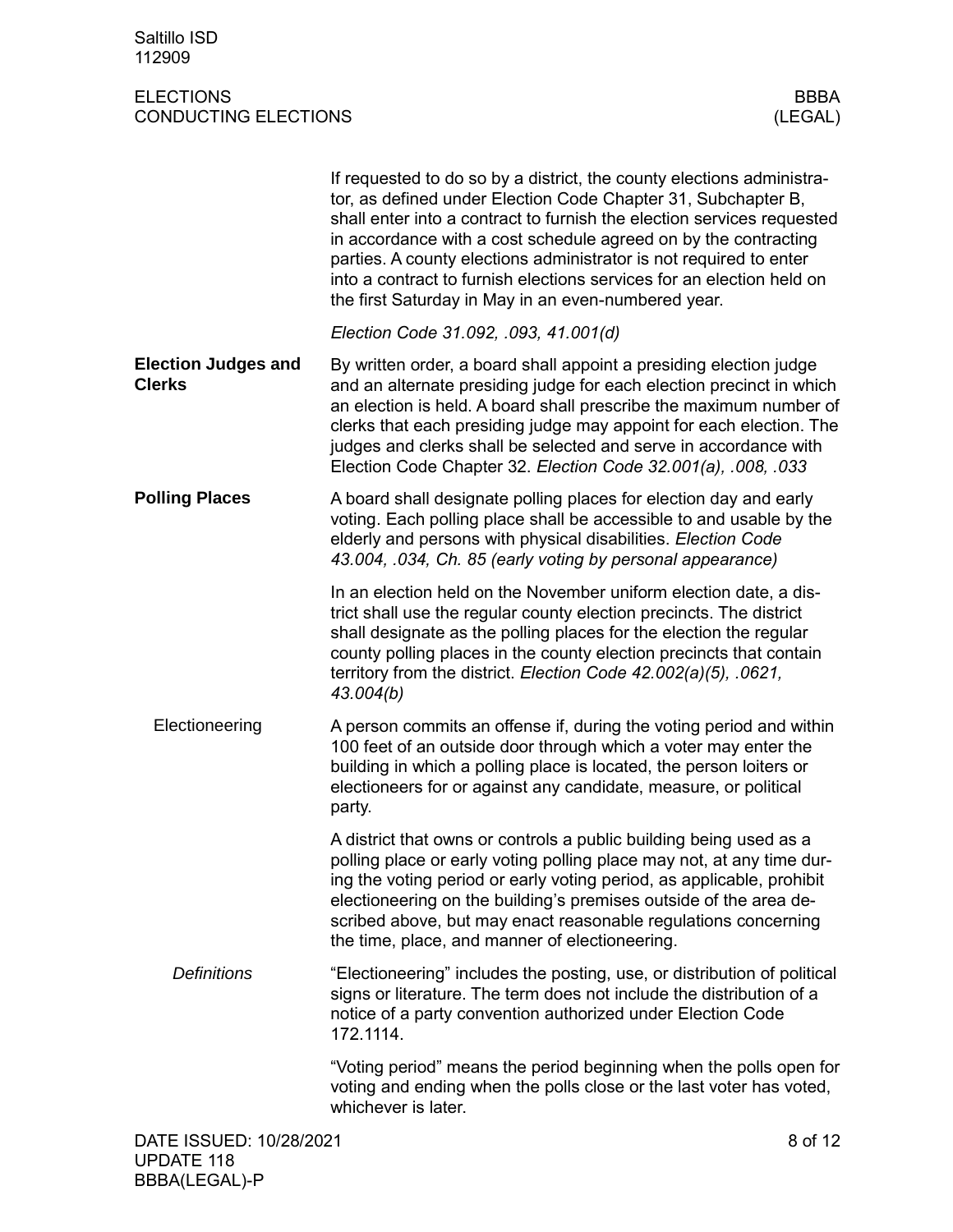| Saltillo ISD<br>112909                                                      |                                                                                                                                                                                                                                                                                                                                                                               |  |  |  |  |
|-----------------------------------------------------------------------------|-------------------------------------------------------------------------------------------------------------------------------------------------------------------------------------------------------------------------------------------------------------------------------------------------------------------------------------------------------------------------------|--|--|--|--|
| <b>ELECTIONS</b><br><b>CONDUCTING ELECTIONS</b>                             | <b>BBBA</b><br>(LEGAL)                                                                                                                                                                                                                                                                                                                                                        |  |  |  |  |
|                                                                             | "Early voting period" means the period prescribed by Election Code<br>85.001.                                                                                                                                                                                                                                                                                                 |  |  |  |  |
|                                                                             | Election Code 61.003, 85.036                                                                                                                                                                                                                                                                                                                                                  |  |  |  |  |
| <b>Early Voting</b>                                                         | In each election, early voting shall be conducted by personal ap-<br>pearance at an early voting polling place and by mail, in accord-<br>ance with Election Code Title 7, Chapters 81-114. Election Code<br>81.001                                                                                                                                                           |  |  |  |  |
| November Early<br><b>Voting Polling</b><br><b>Places</b>                    | In an election on the November uniform election date in which the<br>district is not holding a joint election with a county and has not exe-<br>cuted a contract with a county elections officer under which the dis-<br>trict and the county share early voting polling places, the district:                                                                                |  |  |  |  |
|                                                                             | 1.<br>Shall designate as an early voting polling place for the elec-<br>tion an eligible county polling place located in the district; and                                                                                                                                                                                                                                    |  |  |  |  |
|                                                                             | 2.<br>May not designate as an early voting polling place a location<br>other than an eligible county polling place unless each eligible<br>county polling place located in the district is designated as an<br>early voting polling place by the district.                                                                                                                    |  |  |  |  |
|                                                                             | "Eligible county polling place" means an early voting polling place,<br>other than a polling place established under Election Code<br>85.062(e), established by a county.                                                                                                                                                                                                     |  |  |  |  |
|                                                                             | Election Code 85.010(a), (a-1), (b)                                                                                                                                                                                                                                                                                                                                           |  |  |  |  |
| <b>Temporary Branch</b><br>Days and Hours<br>County with<br>100,000 or More | Election Code 85.064 applies only to an election in which the terri-<br>tory served by the early voting clerk is situated in a county with a<br>population of 100,000 or more. In an election in which the territory<br>served by the clerk is situated in more than one county, that section<br>applies if the sum of the populations of the counties is 100,000 or<br>more. |  |  |  |  |
|                                                                             | Early voting by personal appearance at each temporary branch<br>polling place shall be conducted on the days that voting is required<br>to be conducted at the main early voting polling place under Elec-<br>tion Code 85.005 and remain open for at least:                                                                                                                  |  |  |  |  |
|                                                                             | 1.<br>Eight hours each day; or                                                                                                                                                                                                                                                                                                                                                |  |  |  |  |
|                                                                             | 2.<br>Three hours each day if the city or county clerk does not<br>serve as the early voting clerk for the territory holding the<br>election and the territory has fewer than 1,000 registered vot-<br>ers.                                                                                                                                                                   |  |  |  |  |
|                                                                             | The authority authorized under Election Code 85.006 to order early<br>voting on a Saturday or Sunday may also order, in the manner pre-<br>scribed by that section, early voting to be conducted on a Saturday                                                                                                                                                                |  |  |  |  |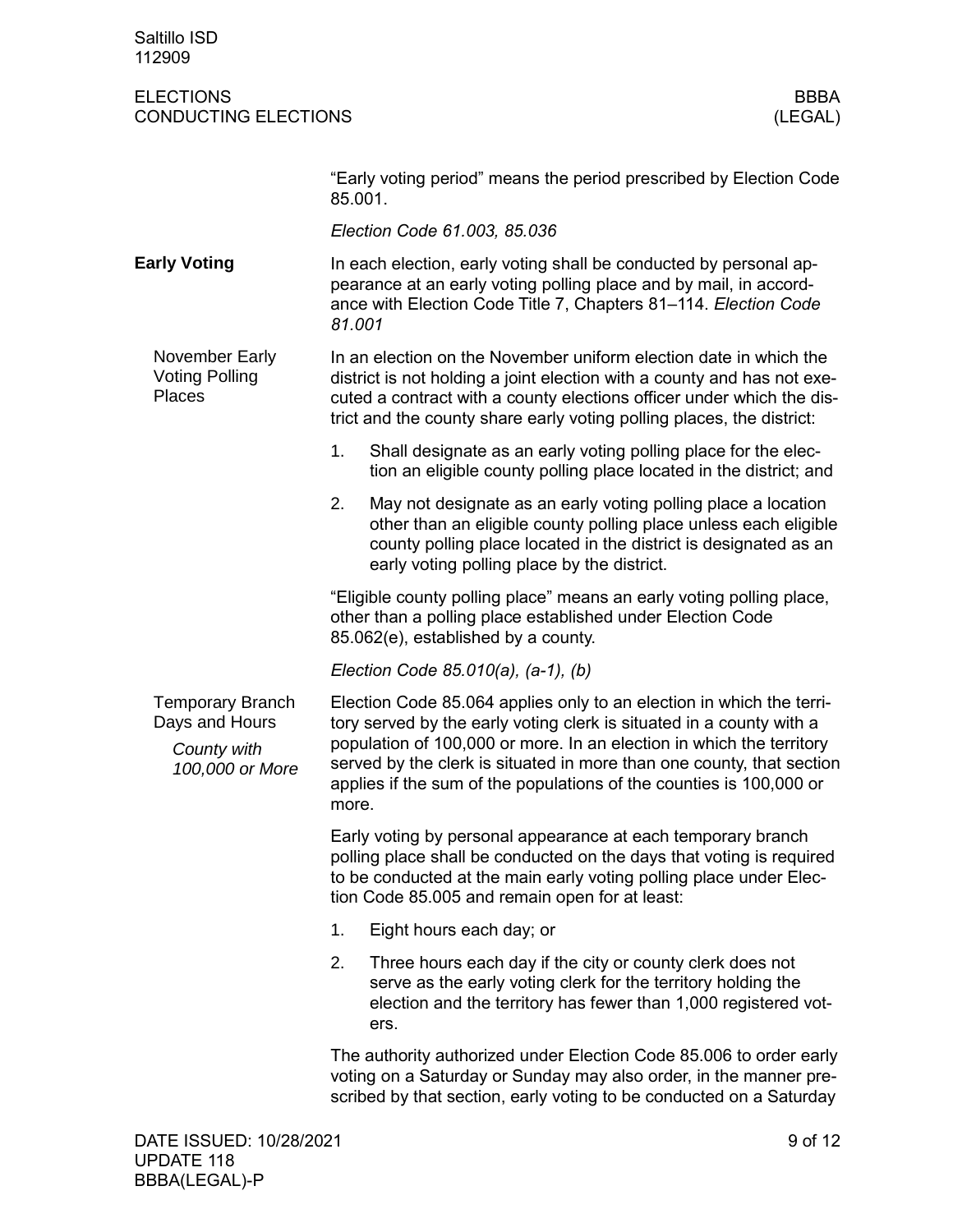Saltillo ISD 112909

|                                            | or Sunday at any one or more of the temporary branch polling<br>places.                                                                                                                                                                                                                                                                                                                                                                                                                                                                                                                                                                                                                                                                                                                                    |
|--------------------------------------------|------------------------------------------------------------------------------------------------------------------------------------------------------------------------------------------------------------------------------------------------------------------------------------------------------------------------------------------------------------------------------------------------------------------------------------------------------------------------------------------------------------------------------------------------------------------------------------------------------------------------------------------------------------------------------------------------------------------------------------------------------------------------------------------------------------|
|                                            | Election Code 85.064                                                                                                                                                                                                                                                                                                                                                                                                                                                                                                                                                                                                                                                                                                                                                                                       |
| County with Less<br>than 100,000           | Election Code 85.065 applies only to an election in which the terri-<br>tory served by the early voting clerk is situated in a county with a<br>population under 100,000. In an election in which the territory<br>served by the clerk is situated in more than one county, this section<br>applies if the sum of the populations of the counties is under<br>100,000.                                                                                                                                                                                                                                                                                                                                                                                                                                     |
|                                            | Except as provided below, voting at a temporary branch polling<br>place may be conducted on any days and during any hours of the<br>period for early voting by personal appearance, as determined by<br>the authority establishing the branch. The authority authorized un-<br>der Election Code 85.006 to order early voting on a Saturday or<br>Sunday may also order, in the manner prescribed by that section,<br>early voting to be conducted on a Saturday or Sunday at any one<br>or more of the temporary branch polling places.                                                                                                                                                                                                                                                                   |
|                                            | Voting at a temporary branch polling place must be conducted on<br>at least two consecutive business days and for at least eight con-<br>secutive hours on each of those days.                                                                                                                                                                                                                                                                                                                                                                                                                                                                                                                                                                                                                             |
|                                            | The schedules for conducting voting are not required to be uniform<br>among the temporary branch polling places.                                                                                                                                                                                                                                                                                                                                                                                                                                                                                                                                                                                                                                                                                           |
|                                            | Election Code 85.065                                                                                                                                                                                                                                                                                                                                                                                                                                                                                                                                                                                                                                                                                                                                                                                       |
| Records<br><b>Branch Daily</b><br>Register | The early voting clerk shall provide, in a downloadable database<br>format, a current copy of the register for posting on the internet<br>website of the district, if the district maintains a website, each day<br>early voting is conducted. At a minimum, the voter registration<br>number for each voter listed in the register must be posted. Elec-<br>tion Code 85.072                                                                                                                                                                                                                                                                                                                                                                                                                              |
| <b>Early Voting</b><br>Rosters             | The early voting clerk shall maintain for each election a roster list-<br>ing each person who votes an early voting ballot by personal ap-<br>pearance and a roster listing each person to whom an early voting<br>ballot to be voted by mail is sent. Information on the roster for a<br>person who votes an early voting ballot by personal appearance<br>shall be made available for public inspection as provided below not<br>later than 11 a.m. on the day after the date the information is en-<br>tered on the roster. Information on the roster for a person who<br>votes an early voting ballot by mail shall be made available for pub-<br>lic inspection as provided below not later than 11 a.m. on the day<br>following the day the early voting clerk receives any ballot voted by<br>mail. |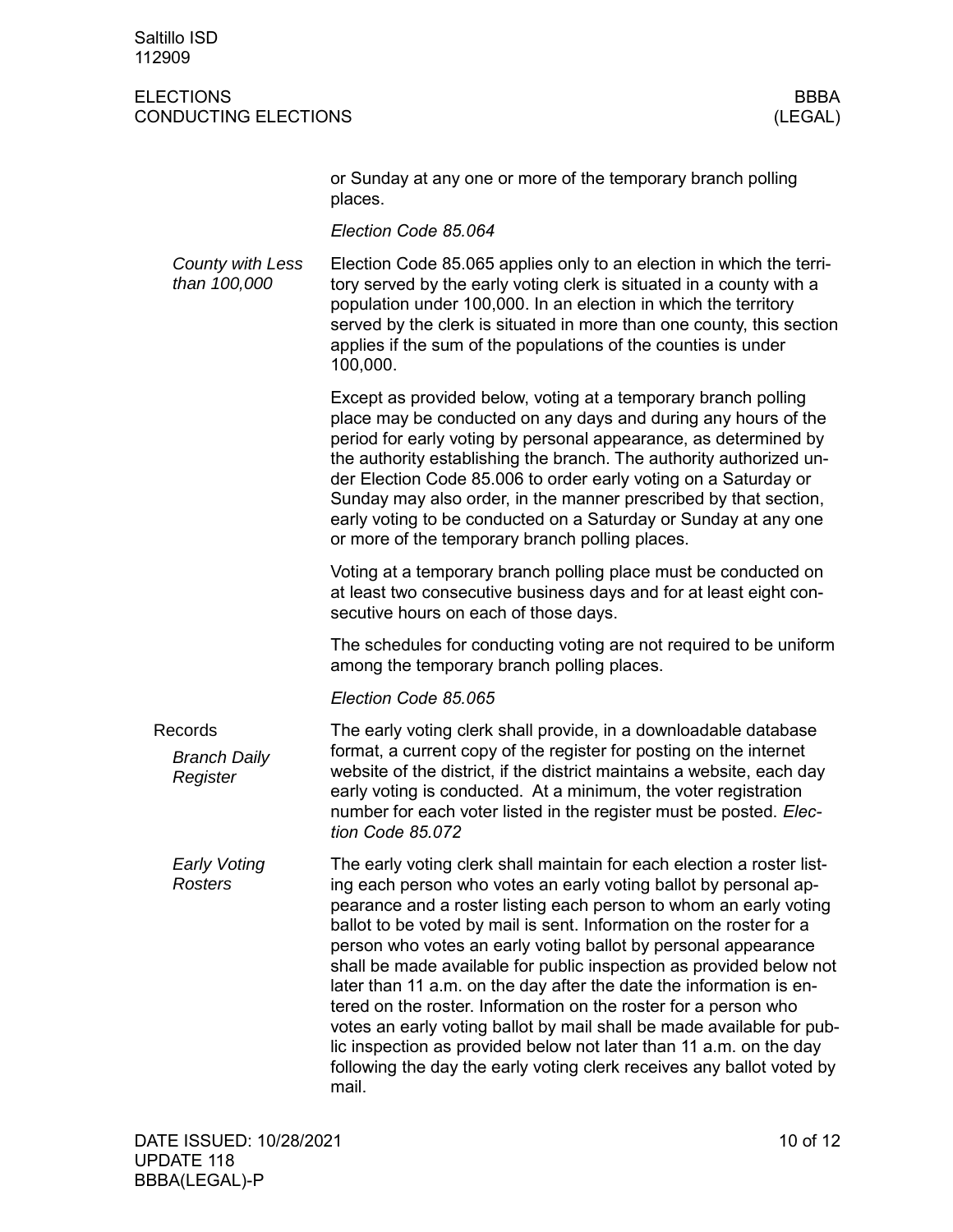|                                             |    | The information must be made available:                                                                                                                                                                                                                                                                                                                                                 |                                                                                                                                                                                                                                                                                                                                                                                                                                                                                                                                                        |  |  |  |
|---------------------------------------------|----|-----------------------------------------------------------------------------------------------------------------------------------------------------------------------------------------------------------------------------------------------------------------------------------------------------------------------------------------------------------------------------------------|--------------------------------------------------------------------------------------------------------------------------------------------------------------------------------------------------------------------------------------------------------------------------------------------------------------------------------------------------------------------------------------------------------------------------------------------------------------------------------------------------------------------------------------------------------|--|--|--|
|                                             | 1. |                                                                                                                                                                                                                                                                                                                                                                                         | For an election in which the county clerk is the early voting<br>clerk:                                                                                                                                                                                                                                                                                                                                                                                                                                                                                |  |  |  |
|                                             |    | a.                                                                                                                                                                                                                                                                                                                                                                                      | On the publicly accessible internet website of the county;<br>or                                                                                                                                                                                                                                                                                                                                                                                                                                                                                       |  |  |  |
|                                             | 2. | b.                                                                                                                                                                                                                                                                                                                                                                                      | If the county does not maintain a website, on the bulletin<br>board used for posting notice of meetings of the commis-<br>sioners court; or                                                                                                                                                                                                                                                                                                                                                                                                            |  |  |  |
|                                             |    |                                                                                                                                                                                                                                                                                                                                                                                         | For an election not described by item 1:                                                                                                                                                                                                                                                                                                                                                                                                                                                                                                               |  |  |  |
|                                             |    | a.                                                                                                                                                                                                                                                                                                                                                                                      | On the publicly accessible internet website of the district;<br>or                                                                                                                                                                                                                                                                                                                                                                                                                                                                                     |  |  |  |
|                                             |    | b.                                                                                                                                                                                                                                                                                                                                                                                      | If the district does not maintain a website, on the bulletin<br>board used for posting notice of board meetings.                                                                                                                                                                                                                                                                                                                                                                                                                                       |  |  |  |
|                                             |    |                                                                                                                                                                                                                                                                                                                                                                                         | Election Code 87.121(a), $(g)$ –(i)                                                                                                                                                                                                                                                                                                                                                                                                                                                                                                                    |  |  |  |
| <b>Conducting</b><br><b>Elections</b>       |    | Elections shall be conducted in accordance with Election Code Ti-<br>tle 6, Chapters 61-68.                                                                                                                                                                                                                                                                                             |                                                                                                                                                                                                                                                                                                                                                                                                                                                                                                                                                        |  |  |  |
| <b>Bilingual Materials</b><br>Spanish       |    | Bilingual election materials shall be used in each election precinct<br>situated wholly or partly in a county in which five percent or more of<br>the inhabitants are persons of Spanish origin or descent according<br>to the most recent federal decennial census that may be officially<br>recognized or acted upon by the state or political subdivisions.<br>Election Code 272.002 |                                                                                                                                                                                                                                                                                                                                                                                                                                                                                                                                                        |  |  |  |
| <b>Other Languages</b>                      |    | If the director of the census determines that a district must provide<br>election materials in a language other than English or Spanish, the<br>district shall provide election materials in that language in the same<br>manner in which the district would be required to provide materials<br>in Spanish, to the extent applicable. Election Code 272.011; 52<br>U.S.C. 10503        |                                                                                                                                                                                                                                                                                                                                                                                                                                                                                                                                                        |  |  |  |
| <b>Voting Systems</b>                       |    |                                                                                                                                                                                                                                                                                                                                                                                         | A voting system shall be adopted and utilized in accordance with<br>Election Code Title 8.                                                                                                                                                                                                                                                                                                                                                                                                                                                             |  |  |  |
| <b>Accessible Voting</b><br><b>Stations</b> |    |                                                                                                                                                                                                                                                                                                                                                                                         | Except as provided below, each polling place must provide at least<br>one voting station that complies with Section 504 of the Rehabilita-<br>tion Act of 1973 (29 U.S.C. Section 794) and its subsequent<br>amendments, Title II of the Americans with Disabilities Act (42<br>U.S.C. Section 12131 et seq.) and its subsequent amendments,<br>and the requirements for accessibility under 52 U.S.C. Section<br>21081(a)(3) [formerly 42 U.S.C. Section 15481(a)(3)] and its sub-<br>sequent amendments, and that provides a practical and effective |  |  |  |